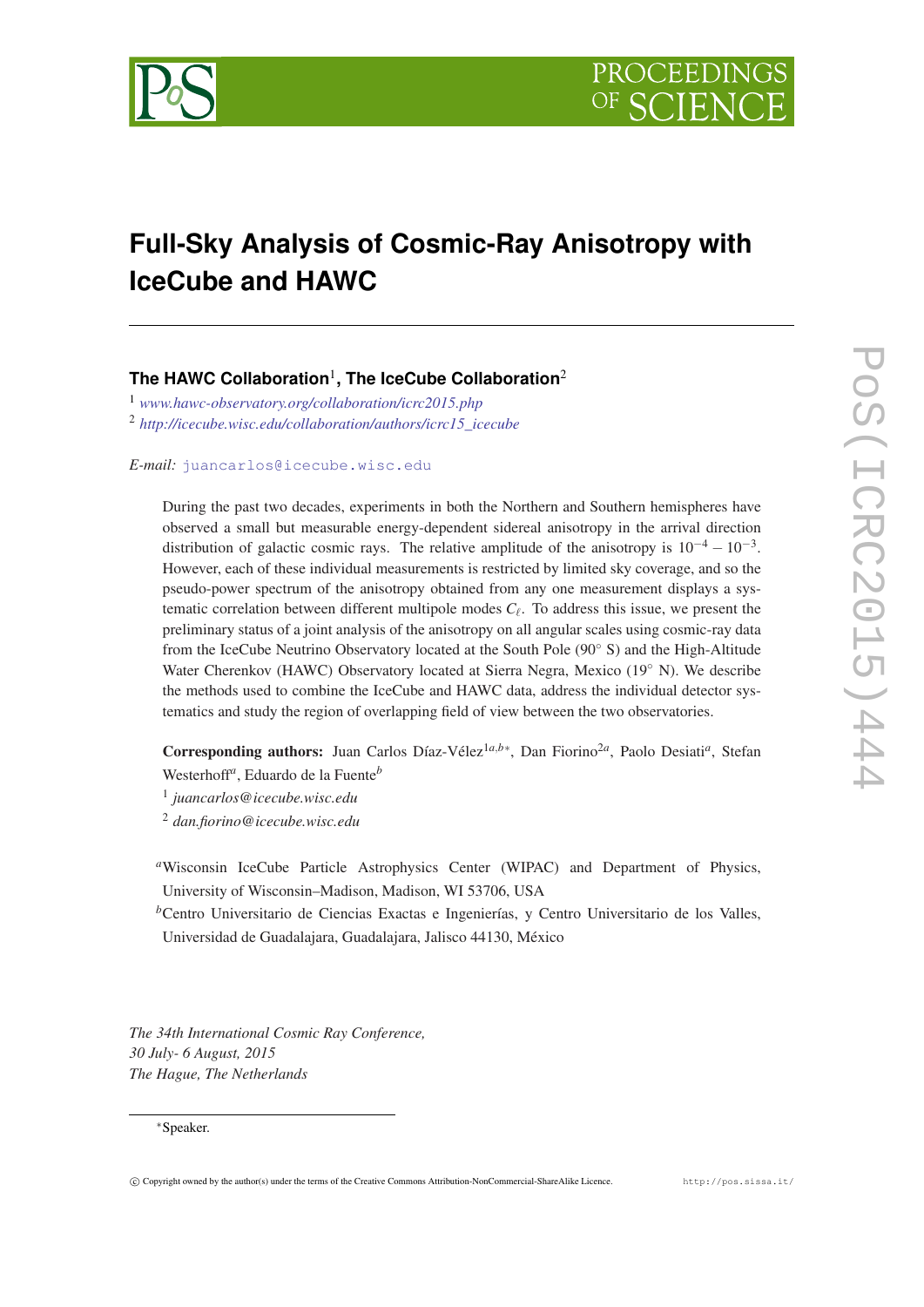#### 1. Introduction

Over the last few decades, several studies have measured appreciable variation in the intensity of cosmic rays of medium and high energies as a function of right ascension. An anisotropy with an amplitude of  $10^{-4}$  was first observed at energies of order 1 TeV by a number of experiments including the Tibet ASγ [[1](#page-6-0)], Super-Kamiokande [\[2\]](#page-6-0), Milagro [\[3\]](#page-6-0), EAS-TOP [[4](#page-6-0)], MINOS [\[5\]](#page-6-0), ARGO-YBJ [\[6\]](#page-6-0), and HAWC [\[7\]](#page-6-0) experiments in the Northern Hemisphere and IceCube [[8](#page-7-0), [9](#page-7-0), [10](#page-7-0)] and its surface air shower array IceTop [[11\]](#page-7-0) in the Southern Hemisphere. In both hemispheres, the observed anisotropy has two main features: a large-scale structure with an amplitude of about  $10^{-3}$ , and a small-scale structure with an amplitude of  $10^{-4}$  with a few localized regions of cosmic-ray excesses and deficits of angular size  $10^{\circ}$  to  $30^{\circ}$ .

The origin of this anisotropy is not yet well understood since it is expected that cosmic rays should lose any correlation with their original direction due to diffusion as they traverse through interstellar magnetic fields. There are several theories regarding the possible origin of this anisotropy including ones that postulate a heliospheric origin [\[12](#page-7-0), [13](#page-7-0)] though it is also possible that the origin of anisotropy is due to characteristics of the interstellar magnetic field at distances less than 1 parsec or even the diffuse flow of nearby galactic sources [[14\]](#page-7-0). Others have proposed scenarios where the anisotropy results from the distribution of cosmic ray sources in the Galaxy and of their diffusive propagation [[15](#page-7-0), [16,](#page-7-0) [17](#page-7-0), [18,](#page-7-0) [19,](#page-7-0) [20](#page-7-0), [21\]](#page-7-0).

IceCube and HAWC data can be combined at the same energy to study the full-sky anisotropy. Important information can be obtained on the power spectrum at low- $\ell$  (large scale), which is the region most affected by partial sky-coverage of one experiment only.

### 2. The Dataset

IceCube is a km<sup>3</sup> neutrino detector located at the geographic South Pole. It is composed of 5160 Digital Optical Modules (DOMs) deployed at depths between 1450 m and 2450 m below the surface of the ice sheet. It detects the Cherenkov radiation emitted by relativistic charged particles as they propagate through the ice. The event rate varies between 2 kHz and 2.4 kHz, with the modulation caused by seasonal variations of the stratospheric temperature. The detected muon events are generated by primary cosmic-ray particles with median energy of 20 TeV, as determined by simulations. The estimated median angular resolution for this dataset from simulation is  $3°$  [[22\]](#page-7-0).

The HAWC Observatory is a 22,000  $m<sup>2</sup>$  dense array of 250 water Cherenkov detectors (WCDs) with 1200 photomultipliers (PMTs). Each WCD contains four photomultipliers per tank: one central high-quantum-efficiency 10-inch PMT and three 8-inch PMTs. The trigger rate in HAWC-250 is approximately 16 kHz. With 250 WCDs the angular resolution of the air shower reconstruction is between  $0.3^{\circ}$  and  $1.5^{\circ}$ . Poorly reconstructed events are reduced by requiring at least 6% of the PMTs are hit. From simulations we estimate that the median energy of the data set is about 2 TeV [[23\]](#page-7-0).

Data selected for preliminary analysis come from the third year of IceCube in its final configuration of 86 strings (IC86), as well as four months of HAWC in its preliminary configuration of 250 tanks (HAWC-250). Table [1](#page-2-0) shows the characteristics of both detectors next to each other. Only continuous sidereal days of data were chosen for these analyses in order to reduce the bias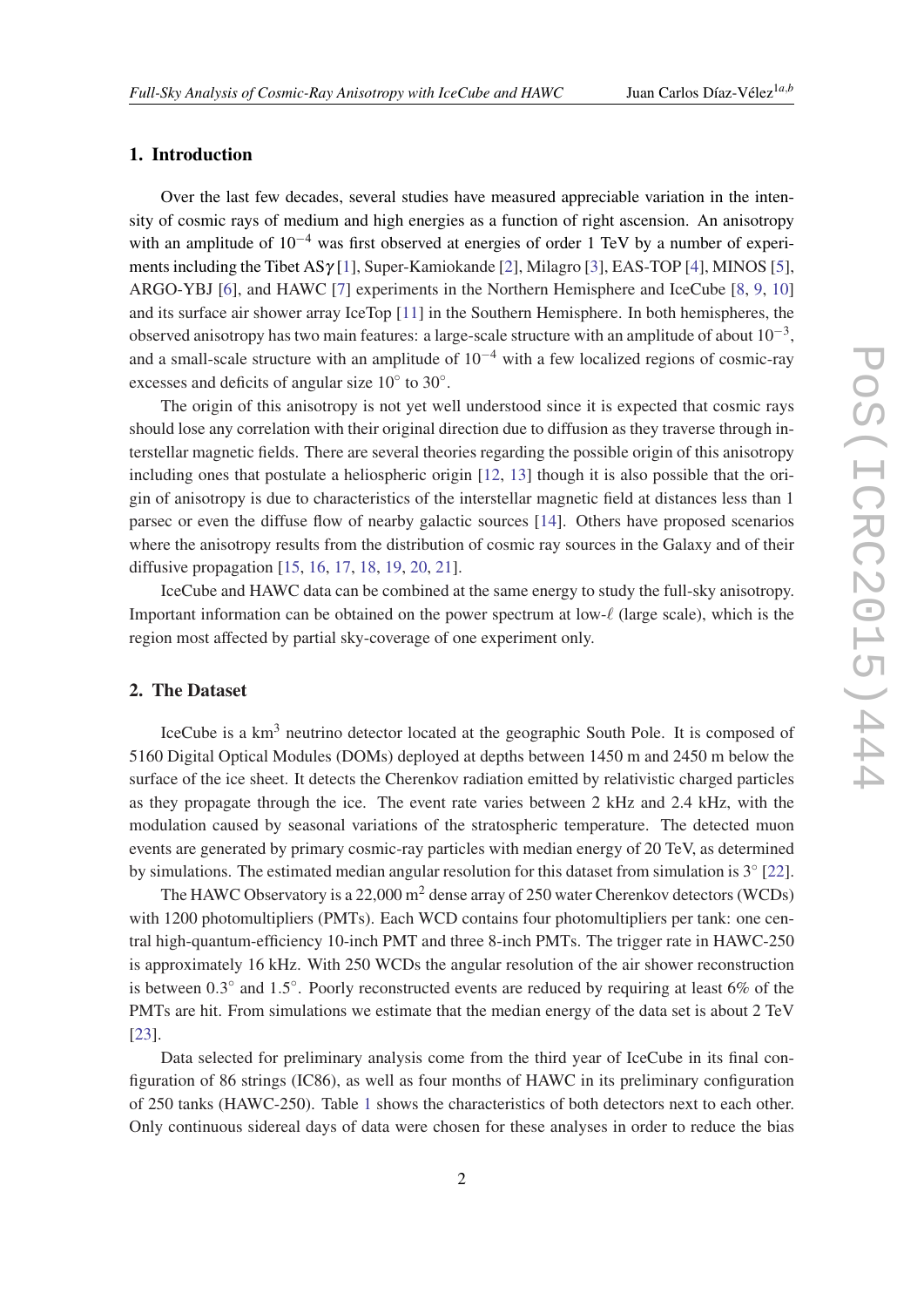<span id="page-2-0"></span>of uneven exposure along right ascension. For the purpose of studying systematics effects, we also use data from the HAWC-111 configuration that was collected between June 2013 and February 2014 by HAWC, when the observatory was operated with 111 WCDs during detector construction. The changing detector configuration within the HAWC-111 dataset makes it difficult to get a good energy estimation and is thus not suitable for the overall analysis. Figure 1 shows the distribution of data as a function of declination. There is a very narrow region of overlap between the two detectors. The statistics in HAWC-250 are comparable to one year of IC86. As evident from Table 1, there is also a difference in median energy of both experiments. A further complication is that the median energy grows as a function of zenith angle so that the region of overlap corresponds to the maximum median energy of both detectors. Figure [2](#page-3-0) show this dependency and illustrates the way to select consistent data between the two detectors.

|                            | <b>IceCube</b>                                               | <b>HAWC</b>                                            |
|----------------------------|--------------------------------------------------------------|--------------------------------------------------------|
| Hemisphere                 | Southern                                                     | Northern                                               |
| Latitude                   | $-90^\circ$                                                  | $19^\circ$                                             |
| Trigger rate               | $2.5$ kHz                                                    | $10$ kHz                                               |
| Detection method           | muons produced by CR and neutrinos                           | cascades produced by CR and $\gamma$                   |
| Median primary energy      | $10 \text{ TeV}$                                             | 2 TeV                                                  |
| Approx. angular resolution | $2^{\circ} - 3^{\circ}$                                      | $0.3^{\circ} - 1.5^{\circ}$                            |
| Field of view              | $-90^{\circ}/-20^{\circ}$ , $\sim$ 4 sr (always observes the | $-30^{\circ}/64^{\circ}$ , $\sim$ 2 sr (8 sr observed) |
|                            | same sky)                                                    |                                                        |
| Livetime                   | 362.2 days $(6.2 \times 10^{10} \text{ events})$             | 52 days $(3.3 \times 10^{10} \text{ events})$          |

Table 1: Comparison of the IceCube and HAWC datasets.



Figure 1: Distribution of events as as a function of declination for IceCube and HAWC. The shaded area corresponds to the overlapping region for both experiments. Triangles correspond to the full energy spectrum and squares correspond to the same datasets after applying energy cuts. Restricting datasets to overlapping energy bins significantly reduces statistics for HAWC.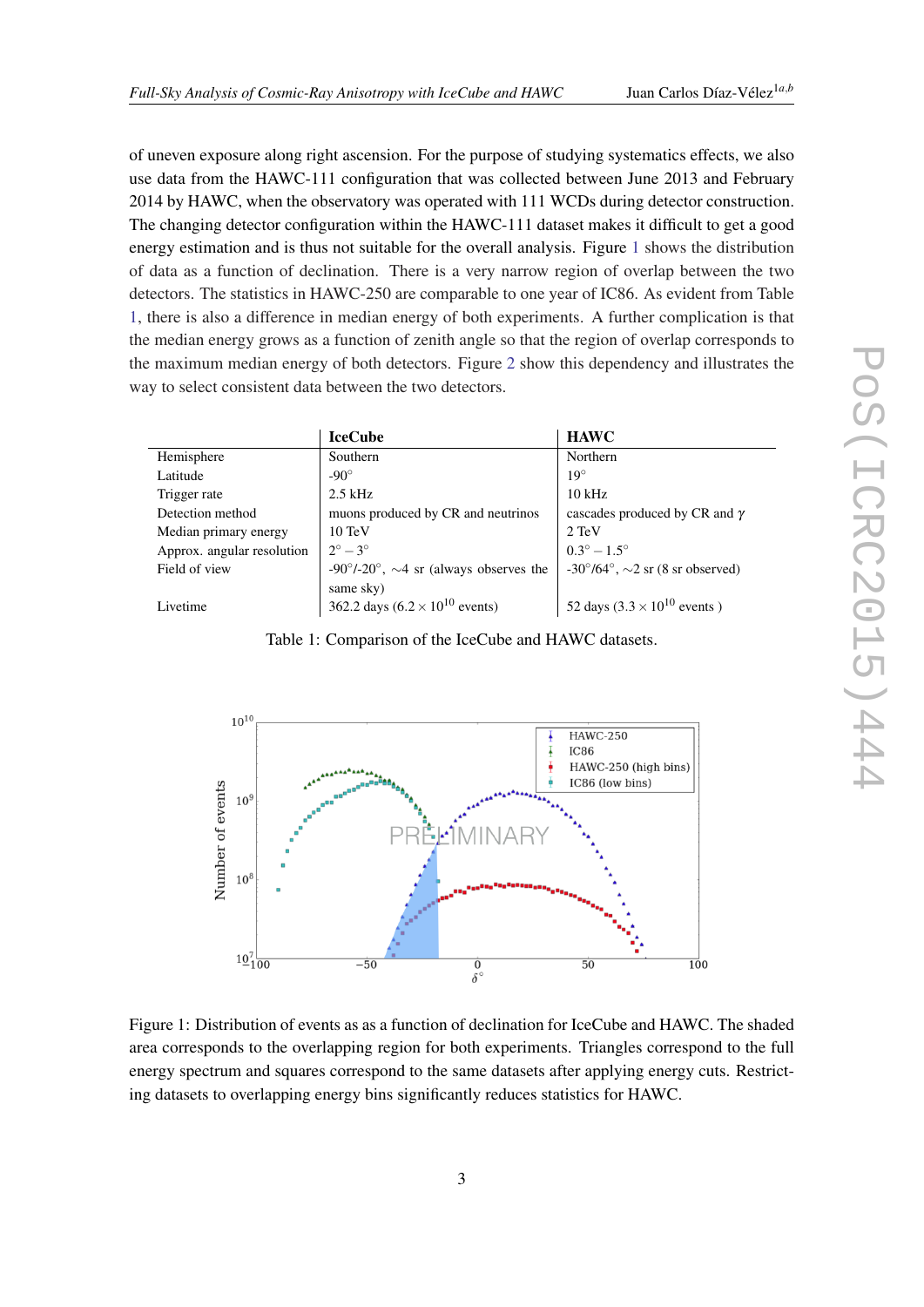<span id="page-3-0"></span>

Figure 2: Energy cuts for IceCube (left) and HAWC (right) datasets. The two figures show the logarithm of the mean energy as a function of cosine zenith angle and number of hit channels (IceCube) or fraction of hits to number of available channels (HAWC) used as an energy proxy. Data are selected such that the two datasets are compatible with a median energy of 10 TeV.

#### 3. Analysis

We compute the relative intensity as a function of equatorial coordinates ( $\alpha$ , $\delta$ ) by binning the sky into an equal-area grid with a resolution of  $0.2°$  per bin using the HEALPix library [\[24\]](#page-7-0). In order to produce residual maps of the anisotropy of the arrival directions of the cosmic rays, we must have a description of the arrival direction distribution if the cosmic rays arrived isotropically at Earth  $\langle N \rangle (\alpha, \delta)_i$ . We calculate this expected flux from the data themselves in order to account for rate variations in both time and viewing angle. While the estimation of this reference map is calculated differently in IceCube and HAWC, these two methods are compatible. For HAWC, it is produced using the direct integration technique as described in [\[23](#page-7-0)], and in the case of IceCube the same is accomplished by time-scrambling events in local coordinates [[8](#page-7-0)] within a time window ∆*t*. Once the reference map is obtained, we calculate the deviations from isotropy by computing the relative intensity

$$
\delta I(\alpha,\delta)_i = \frac{N(\alpha,\delta)_i - \langle N \rangle(\alpha,\delta)_i}{\langle N \rangle(\alpha,\delta)_i},\tag{3.1}
$$

where  $N(\alpha,\delta)_i, \langle N\rangle(\alpha,\delta)_i$  are the number of observed events and the number of reference events in the *i th* bin of the map, respectively. The relative intensity gives the amplitude of deviations from the isotropic expectation in each angular bin *i*.

This analysis method can be sensitive to any maximum angular scale through the choice of ∆*t*. Due to the sampling of the reference map along lines of right ascension, the maximum angular scale shrinks as  $1/\cos(\delta)$ . Only a choice of 24 hours ensures a uniform angular scale as a function of  $\delta$ . To eliminate larger structures, a multipole fit can be subtracted to access lower angular scales while preserving the maximum angular scale throughout the map.

Analyses of data from Earth-based experiments with partial sky coverage suffer from systematic effects and statistical uncertainties of the calculated angular power spectrum. An additional limitation is the fact that the combined map will suffer from the fact that this analysis is only sensitive to projections of large-scale structure onto the right ascension.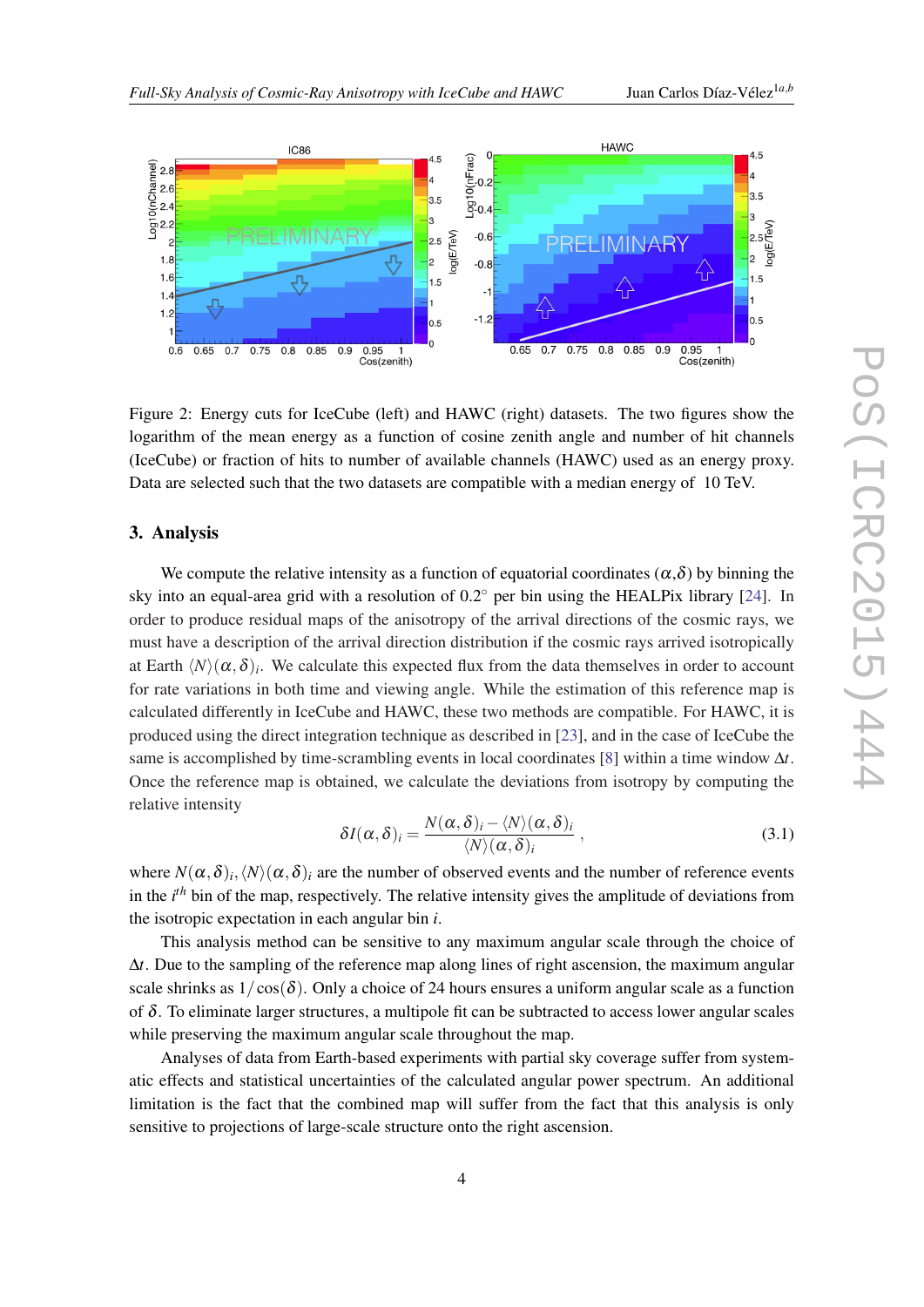#### 3.1 Systematic Checks

Sidereal anisotropy can be distorted by a yearly modulation in solar time unless the data are uniformly distributed over an integer number of complete years. One such modulation is the "solar dipole", an observable anisotropy induced by the motion of the Earth through the Solar wind. The frame referred to as "anti-sidereal" time is a non-physical reference system which is obtained by inverting the sign on the conversion of solar time to sidereal time (adding 4 minutes per solar day) so the anti-sidereal year has 364.25 days. This anti-sidereal time frame can be used to study systematic effects caused by seasonal variations [[25](#page-7-0)]. We produce a skymap where anti-sidereal time is used instead of sidereal time in the coordinate transformation from local detector coordinates to "equatorial" coordinates. Figure 3 shows the distribution of the relative intensity of CR under anti-



Figure 3: One-dimensional projection of the relative intensity of cosmic rays within the overlapping  $\delta$  region (between -30° and -20°) as a function of RA as defined in the anti-sidereal coordinate system, a non-physical reference system that is obtained by inverting the sign on the conversion of solar time to sidereal time. This frame can be used to study systematic effects caused by seasonal variations. The presence of a seasonal effect such as a solar dipole is apparent in the HAWC-250 dataset as a significant deviation from a flat distribution.

sidereal reference. There is an apparent modulation in the HAWC data due to the fact that these data do not cover a full year. The effect of this modulation can be seen in the large-scale anisotropy when compared to IC86. Figure [4](#page-5-0) shows the one-dimensional projection in right ascension for HAWC-111 and HAWC-250 compared to IC86. HAWC-111 (which covers a larger portion of a sidereal year) shows better agreement with IC86 while HAWC-250 shows a significant deviation in phase. Better agreement is expected with the accumulation of more statistics though, since the two experiments are observing different portions of the sky, there is no expectation that there should be perfect agreement. Figure [5](#page-6-0) shows the power spectrum obtained from each dataset individually and was calculated with the method described in [\[10](#page-7-0)] and [\[7\]](#page-6-0). The missing  $C_\ell$  for low  $\ell$  is an artifact of the method that rises due to the limited sky coverage of the data.

#### 4. Discussion and Future Plans

Current statistics for HAWC-250 are much lower than those of IC86 and do not comprise a full year. This limited coverage results in contamination from the solar dipole that can be observed in anti-sidereal coordinates. While HAWC-250 has a higher trigger rate than IceCube, restricting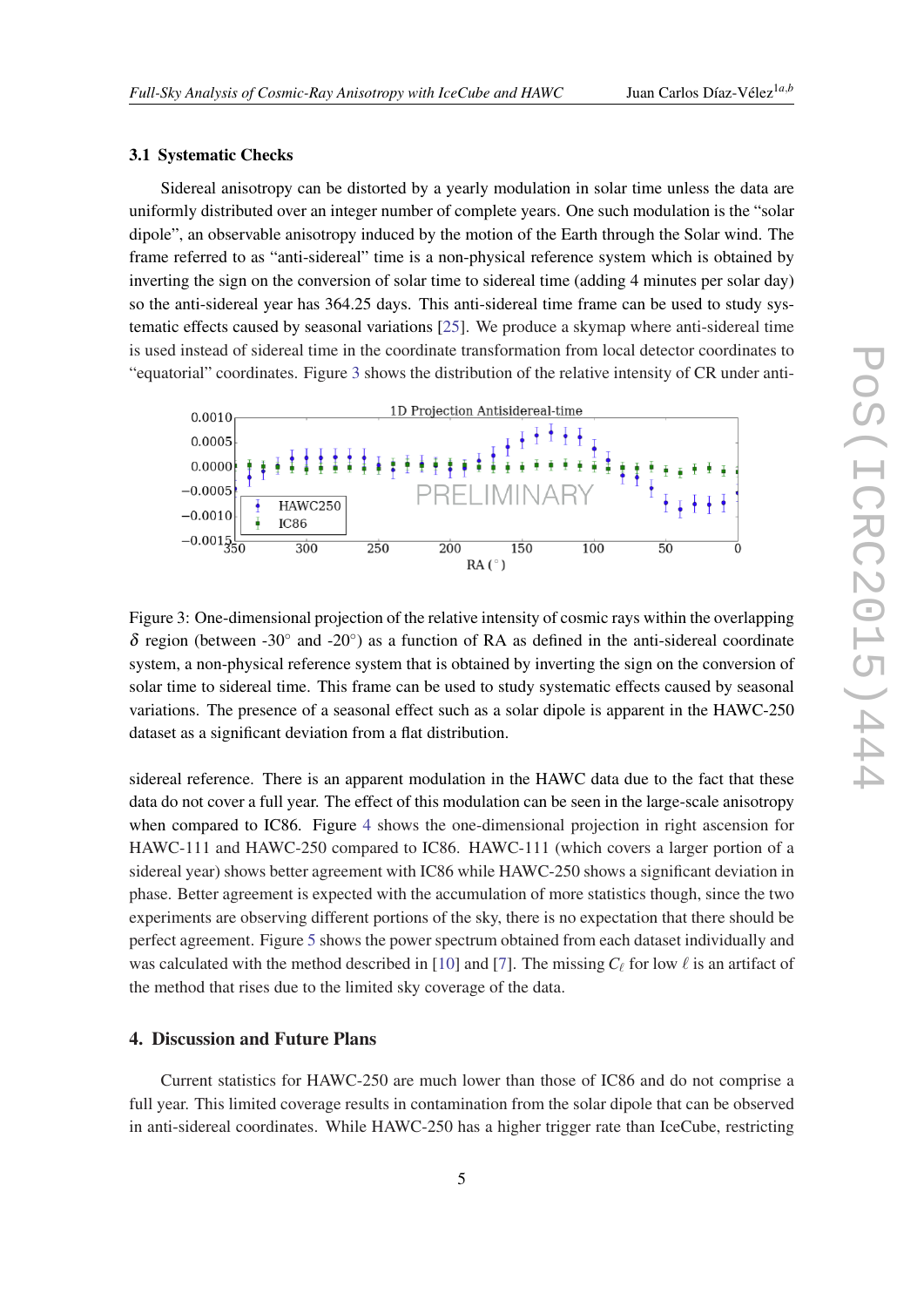<span id="page-5-0"></span>

Figure 4: One-dimensional RA projection of the relative intensity of cosmic rays within the overlapping  $\delta$  region (between -30 $\degree$  and -20 $\degree$ ) for HAWC-111 (top) and HAWC-250 (bottom) compared to IC86 data. HAWC-111 (which covers a larger portion of a year) shows better agreement with IC86 while HAWC-250 shows a significant deviation in phase. Better agreement is expected with the accumulation of more statistics though some small-scale differences can be expected as a result of contamination from mis-reconstructed events belonging to other declination bands.

datasets to compatible energy bins reduces statistics for HAWC by nearly a factor of 10. This means that ∼3 years of HAWC-250 are needed in order to have statistics equivalent to 1 year of IC86 in the energy range of interest.

Additional work is needed in order to understand differences in the two datasets in terms of mass composition and energy distribution. For example, the IceCube detector observes cosmic-ray air showers through TeV muons which travel on the order of 1 km through the South Pole ice sheet. At the energy threshold of this analysis, the IceCube detector will preferentially trigger on proton events over heavier nuclei (which produce lower energy muons on average) [\[10](#page-7-0)]. Recent measurements also indicate that the TeV band is a complex region of changing cosmic-ray composition, with protons becoming the sub-dominant primary type at energies above 10 TeV [[26,](#page-7-0) [27](#page-7-0)]. As a result, IceCube and HAWC may not be observing a completely equivalent population of cosmic rays.

#### 5. Conclusions

We have performed a preliminary analysis of the cosmic-ray anisotropy at TeV energies by combining datasets from the IceCube Neutrino Observatory, in the Southern Hemisphere, and the HAWC gamma-ray observatory, in the Northern Hemisphere. The objective of this ongoing study is to eliminate systematic effects and statistical uncertainties of the calculated angular power spectrum that result from partial sky coverage in each individual dataset.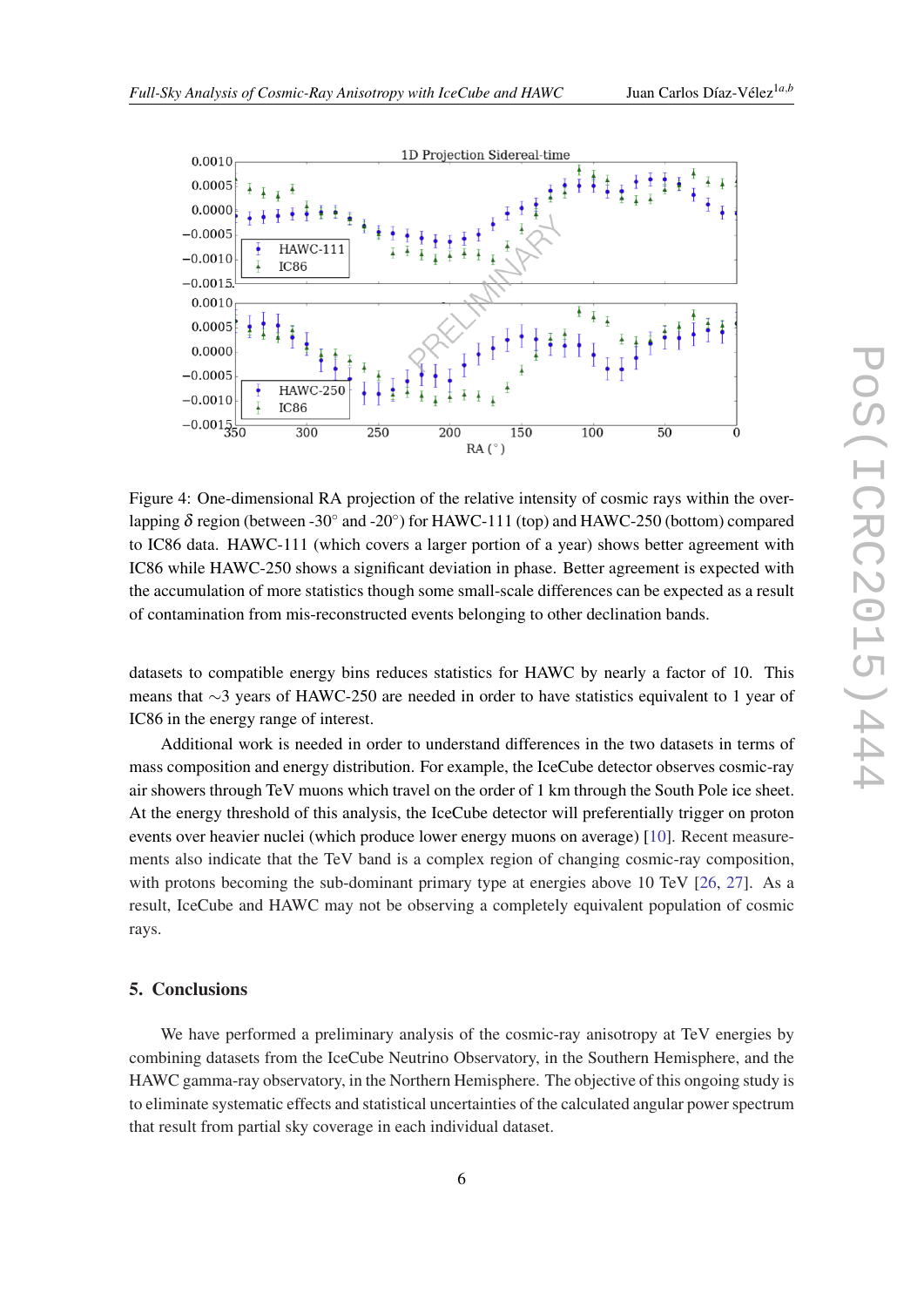<span id="page-6-0"></span>

Figure 5: Power spectrum for IC86-III and HAWC-250 datasets. Solid color bands represent the power spectra for isotropic sky maps at the 90% confidence level.

Using limited statistics from the 250-tank configuration of HAWC and a full year of the 86 string configuration of IceCube, we observe both significant large-scale and small-scale anisotropy in the arrival direction distribution of TeV cosmic rays but note that the HAWC data are contaminated by the solar dipole that results from partial year coverage. It is expected that this main systematic bias should average out as we accumulate statistics and have a full year of HAWC data. Work is underway to identify and eliminate additional sources of systematic biases and incompatibilities between the data from the two detectors.

### References

- [1] M. Amenomori et al., *Large-Scale Sidereal Anisotropy of Galactic Cosmic-Ray Intensity Observed by the Tibet Air Shower Array*, *Astrophys. J. Lett.* 626 (2005) L29–L32, [[astro-ph/0505114](http://arxiv.org/abs/astro-ph/0505114)].
- [2] G. Guillian et al., *Observation of the anisotropy of 10TeV primary cosmic ray nuclei flux with the Super-Kamiokande-I detector*, *Phys. Rev. D* 75 (2007) 062003, [[astro-ph/0508468](http://arxiv.org/abs/astro-ph/0508468)].
- [3] A. A. Abdo et al., *Discovery of Localized Regions of Excess 10-TeV Cosmic Rays*, *Phys. Rev. Lett.* 101 (2008) 221101, [[arXiv:0801.3827](http://arxiv.org/abs/0801.3827)].
- [4] M. Aglietta et al., *Evolution of the Cosmic-Ray Anisotropy Above 10*<sup>14</sup> *eV*, *Astrophys. J. Lett.,* 692 (2009) L130–L133, [[arXiv:0901.2740](http://arxiv.org/abs/0901.2740)].
- [5] J. De Jong, *Observations of Large Scale Sidereal Anisotropy in 1 and 11 TeV cosmic rays from the MINOS experiment.*, *International Cosmic Ray Conference* 4 (2011) 46, [[arXiv:1201.2621](http://arxiv.org/abs/1201.2621)].
- [6] G. Di Sciascio, *Measurement of Cosmic Ray Spectrum and Anisotropy with ARGO-YBJ*, in *Euro. Phys. J. Web of Conf.*, vol. 52, p. 4004, 2013.
- [7] A. U. Abeysekara et al., *Observation of Small-scale Anisotropy in the Arrival Direction Distribution of TeV Cosmic Rays with HAWC*, *Astrophys. J.* 796 (2014) 108, [[arXiv:1408.4805](http://arxiv.org/abs/1408.4805)].